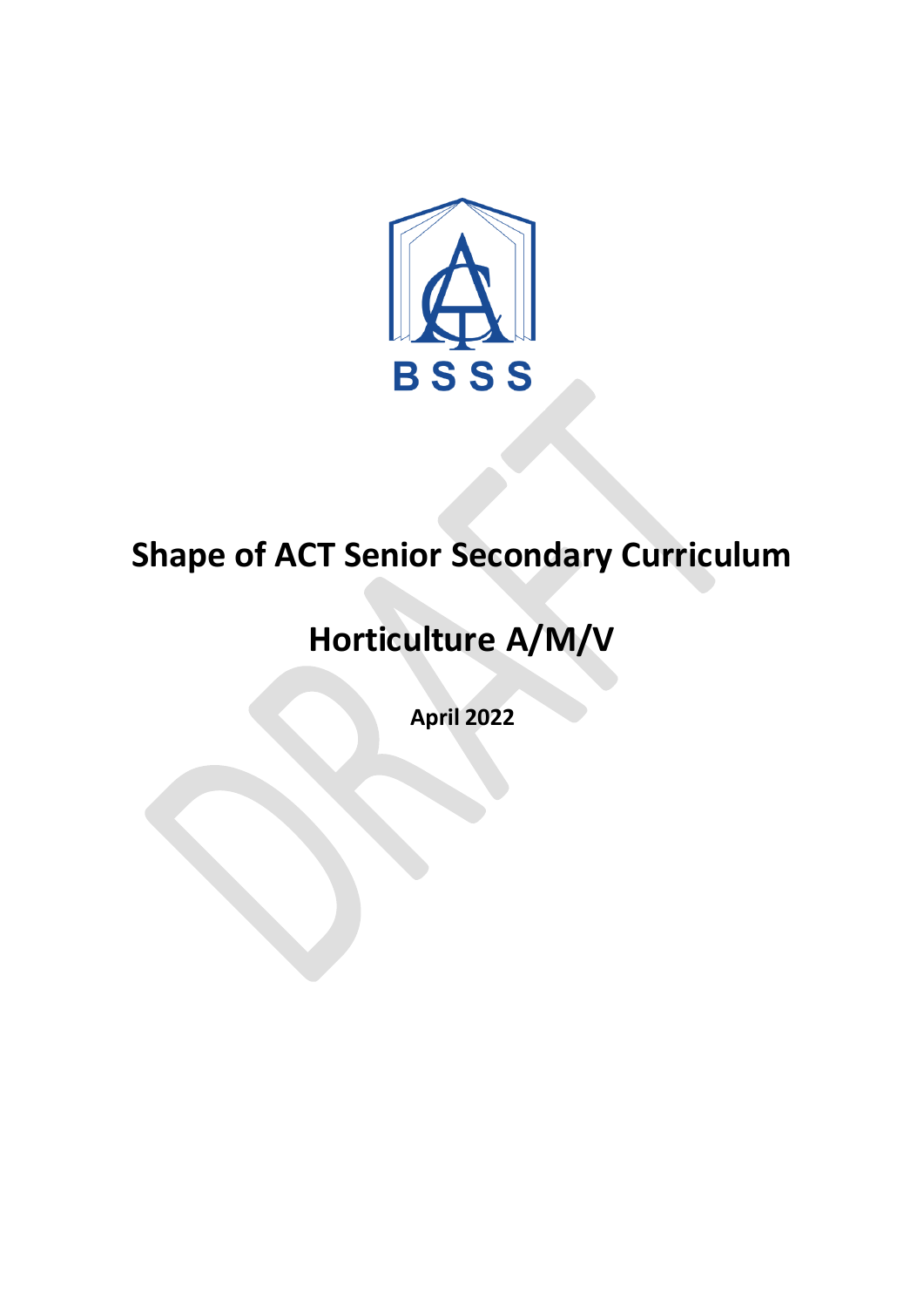# **Table of Contents**

| $\mathbf{1}$ . |  |
|----------------|--|
| 2.             |  |
| 3.             |  |
| $\mathbf{4}$ . |  |
| 5.             |  |
| 6.             |  |
| 7 <sub>1</sub> |  |
| 8.             |  |
| 9.             |  |
| 10.            |  |
| 11.            |  |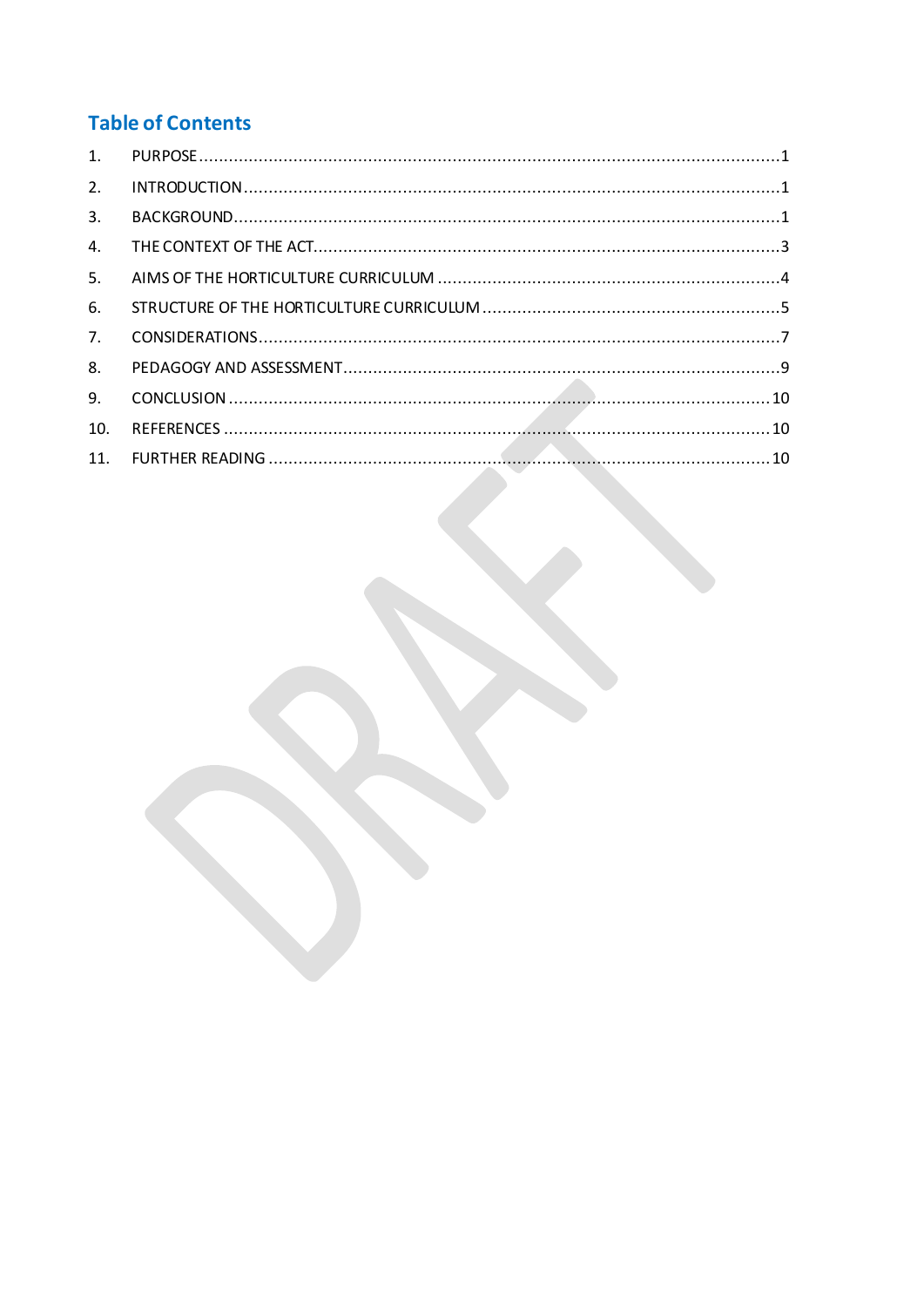# <span id="page-2-0"></span>**1. PURPOSE**

- **1.1** The *Shape of ACT Senior Secondary Curriculum: Horticulture A/M/V* will guide the writing of the revised *Horticulture* course.
- **1.2** This paper has been prepared following the deliberations of the *Horticulture* writing teamand also in consultation with Peter Hay, Horticulture Project Officer atthe National Capital Authority.
- **1.3** The paper should be read in conjunction with *The Shape of the ACT Senior Secondary Curriculum* located at: *[http://www.bsss.act.edu.au/curriculum/bsss\\_course\\_development\\_consultation](http://www.bsss.act.edu.au/curriculum/bsss_course_development_consultation)*

# <span id="page-2-1"></span>**2. INTRODUCTION**

- **2.1** The *Horticulture A/M/V* course will be the basis of planning, teaching, learning and assessment in ACT senior secondary schools.
- **2.2** The course makes provision for qualifications or a Statement of Attainment from the Agriculture, Horticulture and Conservation and Land Management Training Package.

Refer to <https://training.gov.au/Training/Details/AHC>

# <span id="page-2-2"></span>**3. BACKGROUND**

- **3.1** The ACT Board of Senior Secondary Studies is reviewing the *Horticulture* curriculumas part of the Final Recommendations of the *BSSS Review of C and E Course Classifications Final Report*.
- **3.2** *Horticulture A/M/V* is a discreet subject that develops significant skills, knowledge, and understandings for working in the horticulture industry, as well as a range of general capabilities to pursue a range of future occupations and life aspirations. In its developed form, this course will be contemporary and highly relevant to senior secondary students in the twenty-first century.
- **3.3** All courses under development are required to meet Board design specifications and to align with Board requirements for the senior secondary curriculum. These specifications align with ACARA course design specifications and provide teachers with flexibility to plan, teach and assess according to the needs and interests of their students.
- **3.4** The *Horticulture* course is a highly practical course, and to facilitate delivery, it is to be developed under the *Industry and Services Framework*, which prioritises practical applications. The Framework is located at:

## *[http://www.bsss.act.edu.au/\\_\\_data/assets/pdf\\_file/0010/411022/Industry\\_and\\_Services\\_Framewor](http://www.bsss.act.edu.au/__data/assets/pdf_file/0010/411022/Industry_and_Services_Framework.pdf) [k.pdf](http://www.bsss.act.edu.au/__data/assets/pdf_file/0010/411022/Industry_and_Services_Framework.pdf)*

The rationale for this framework describes Industry and Services courses as:

*Courses written under this framework provide students with knowledge, understanding and skills relating to areas of work inside the industry & services domains. In broad terms, students learn about industry practices, processes, procedures, and concepts such as technical information, materials, sustainability, equipment, and work health & safety (WHS). Students learn to analyse, problem solve, make decisions, and develop interpersonal and intrapersonal skills suitable for employment and further training.*

- **3.5** All courses based on this framework should enable students to:
	- analyse industry practices, processes,and procedures
	- analyse technical information and specifications
	- understand materials and equipment
	- demonstrate industry specific literacy and numeracy skills
	- solve problems and use industry specific terminology
	- organise resources and material to create quality products and services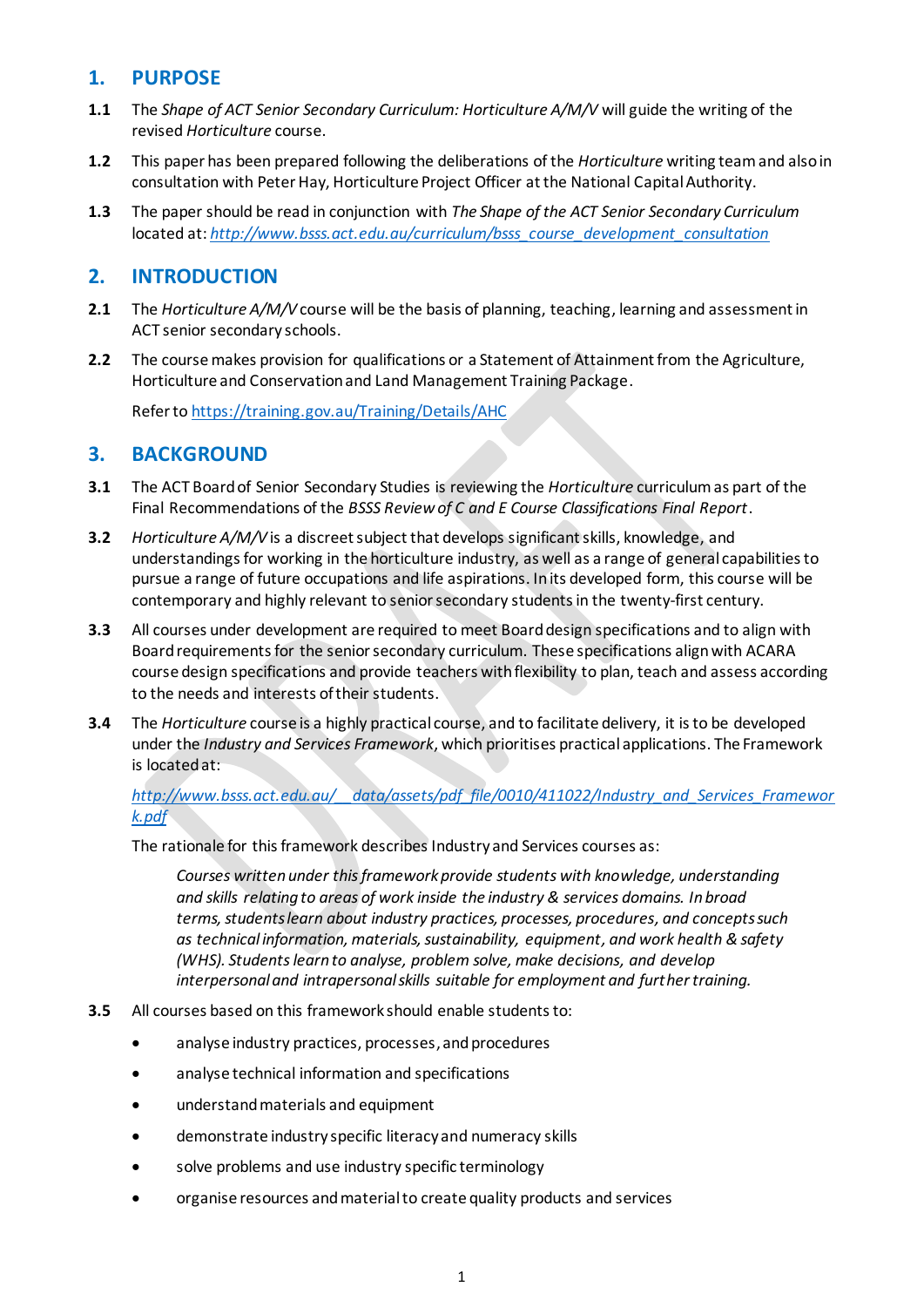- work independently and collaboratively in accordance with WHS principles and industry standards
- communicate in a range of modes and mediums.

Courses developed under this Framework provide details of course content through the component units of the course. While this content will differ according to the particular course, all content will be chosen to enable students to work towards the achievement of the common and agreed goals of the Framework.

**3.6** Concepts, knowledge and skills from the Industry and Services Framework:

#### **Concepts and knowledge**

- industry practices, processes, concepts, and procedures
- technical information and terminology
- materials and equipment
- Workplace Health and Safety.

#### **Skills**

- analysing and evaluating
- problem solving
- decision making
- reflecting on own learning
- industry specific literacy and numeracy
- interpersonal and intrapersonal strategies communication.
- **3.7** All courses of study for the ACT Senior Secondary Certificate should enable students to develop essential capabilities for twenty-first century learners. The Australian Curriculum General Capabilities comprise an integrated and interconnected set of knowledge, skills, behaviours, and dispositions that students develop and use in their learning across the curriculum.

Students *in Horticulture A/M/V* engage with the General Capability of Literacy as they engage with a variety of texts for purpose and communicate information for understanding.

*In the Australian Curriculum, students become literate as they develop the knowledge, skills, and dispositions to interpret and use language confidently for learning and communicating in and out of school and for participating effectively in society. Literacy involves students listening to, reading, viewing, speaking, writing, and creating oral, print, visual and digital texts, and using and modifying language for different purposes in a range of contexts.*

#### *<https://www.australiancurriculum.edu.au/f-10-curriculum/general-capabilities/literacy/>*

Students in *Horticulture A/M/V* engage with the General Capability of Critical and Creative Thinking through examination of information and data and through problem solving.

*In the Australian Curriculum, students develop capability in critical and creative thinking as they learn to generate and evaluate knowledge, clarify concepts and ideas, seek possibilities, consider alternatives, and solve problems. Critical and creative thinking involves students thinking broadly and deeply using skills, behaviours, and dispositions such as reason, logic, resourcefulness, imagination, and innovation in all learning areas at school and in their lives beyond school.*

*[https://www.australiancurriculum.edu.au/f-10-curriculum/general-capabilities/critical](https://www.australiancurriculum.edu.au/f-10-curriculum/general-capabilities/critical-and-creative-thinking/)[and-creative-thinking/](https://www.australiancurriculum.edu.au/f-10-curriculum/general-capabilities/critical-and-creative-thinking/)*

Students in *Horticulture A/M/V* engage with the General Capability of Personal and Social Capability through working and interacting with a variety of people and stakeholders for work and industry related practices and process.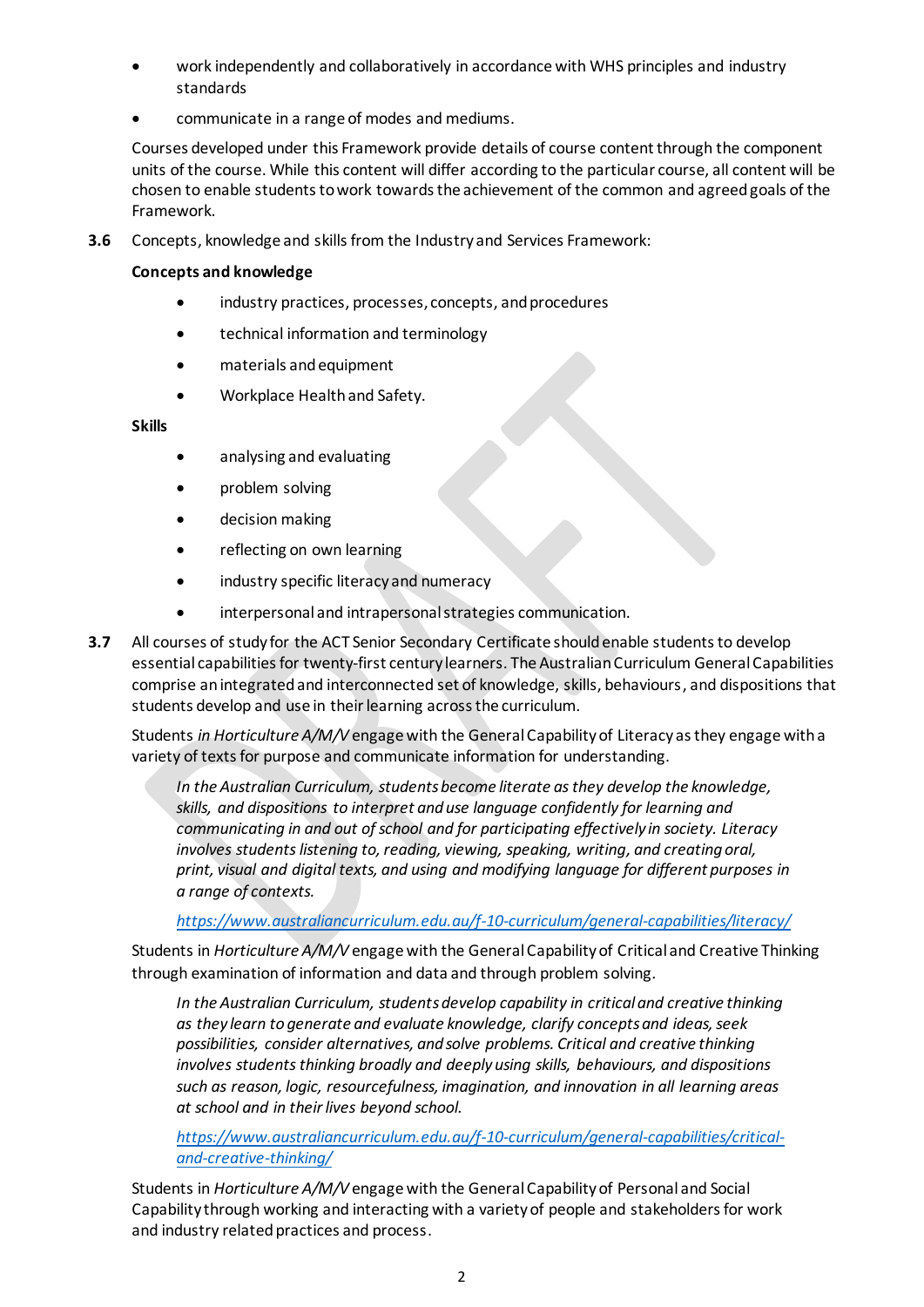*Students develop Personal and Social Capability as they learn to understand themselves and others, and manage their relationships, lives, work and learning more effectively. Personal and Social Capability involves students in a range of practices including recognising and regulating emotions, developing empathy for others, and understanding relationships, establishing, and building positive relationships, making responsible decisions, working effectively in teams, handling challenging situations constructively and developing leadership skills.*

*[https://www.australiancurriculum.edu.au/f-10-curriculum/general](https://www.australiancurriculum.edu.au/f-10-curriculum/general-capabilities/personal-and-social-capability/)[capabilities/personal-and-social-capability/](https://www.australiancurriculum.edu.au/f-10-curriculum/general-capabilities/personal-and-social-capability/)*

**3.8** The importance of the senior years of schooling as a critical transition point for young people is highlighted in two extracts from the *Alice Springs (Mparntwe) Education Declaration*:

> *All Australian Governments and the education community need to support students in their senior years by helping them acquire the cognitive and social skills necessary for life after school and equip students to remain engaged in learning throughout life*.

*Australian Governments commit to working with the education community to provide a senior secondary education that equips young people with the skills, knowledge, values. and capabilities to succeed in employment, personal and civic life.*

*[https://docs.education.gov.au/documents/alice-springs-mparntwe-education](https://docs.education.gov.au/documents/alice-springs-mparntwe-education-declaration)[declaration](https://docs.education.gov.au/documents/alice-springs-mparntwe-education-declaration)*

# <span id="page-4-0"></span>**4. THE CONTEXT OF THE ACT**

- **4.1** Courses of study for the ACT Senior Secondary Certificate:
	- provide a variety of pathways, to meet different learning needs and encourage students to complete their secondary education
	- enable students to develop the essential capabilities for twenty-first century learners
	- empower students as active participants in their own learning
	- engage students in contemporary issues relevant to their lives
	- foster students' intellectual, social. and ethical development
	- nurture students' wellbeing, and physical and spiritual development
	- enable effective and respectful participation in a diverse society.
- **4.2** Each course of study:
	- comprises an integrated and interconnected set of knowledge, skills, behaviours. and dispositions that students develop and use in their learning across the curriculum
	- is based on a model of learning that integrates intended student outcomes, pedagogy. and assessment
	- outlines teaching strategies which are grounded in learning principles and encompass quality teaching
	- promotes intellectual quality, establishes a rich learning environment. and generates relevant connections between learning and life experiences
	- provides formal assessment and certification of students' achievements.
- **4.3** In consideration of the ACT context, and in response to contemporary research and literature, the *Horticulture* curriculumshould include:
	- a student-centred pedagogical approach
	- the educational needs of young people with respect to horticulture skills, knowledge, processes. andindustry practices
	- procedures to safely undertake work in the horticultural industry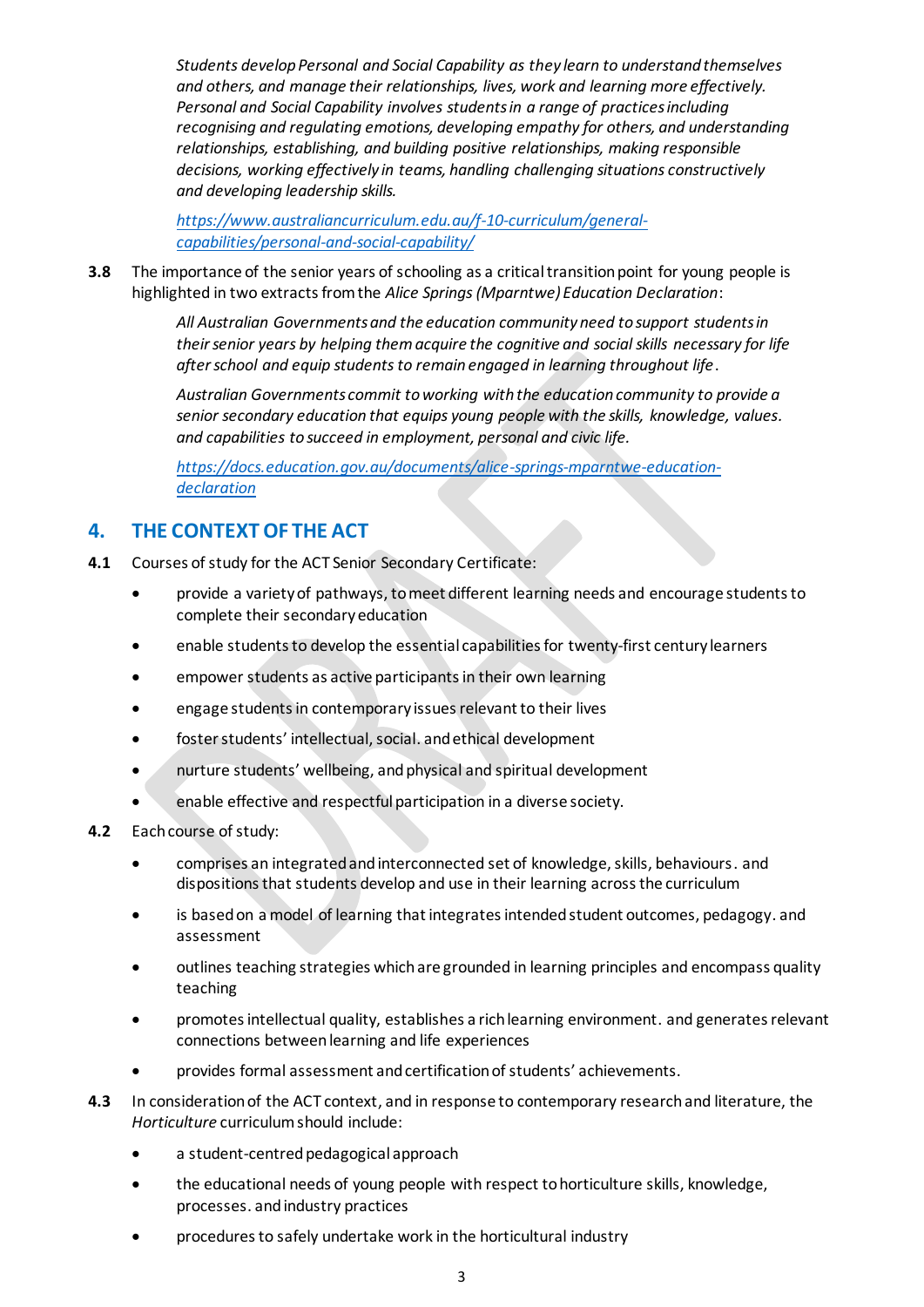- industry specific literacy and numeracy skills
- working collaboratively and independently
- communicating with others from diverse backgrounds and for a range of purposes
- the Industry and Services Framework and Achievement Standards
- the needs of different schools and sectors (government and non-government)
- awareness of local, national, and global issues
- aesthetic, ethical, environmental and sustainability factors.

## <span id="page-5-0"></span>**5. AIMS OF THE HORTICULTURE CURRICULUM**

**5.1** The *Horticulture A/M/V* course develops knowledge, skills and understandingsrequired to undertake work and further study within the horticultural, landscape and conservation industries. It has connections to disciplines including the sciences, agriculture, and business. *Horticulture A/M/V*  explores the relationship between complex scientific understandings such as plant physiology, soil and climatic sciences and ecology whilst integrating design and art principles associated with developing environmental spaces.

According to Sharma and Alam (2013) 'Horticulture is a boon of nature which is refined by human skill as a science to obtain more and more benefits. It involves rigorous cropping expertise, including the improvement, production, distribution and use of vegetables, fruits, woody landscape. and greenhouse plants. Horticulture is now one of the fastest growing industries with striking professional opportunities.' Furthermore 'The horticulture industry provides significant contributions to society, including the provision of healthy foods, economic development, the provision of essential vitamins and minerals, and contributions to recreation and leisure activities.' Such breadth of contexts provides significant opportunities for students to develop knowledge, understandings, and skills in a variety of interesting and beneficial areas they can utilise for future employment, education, and leisure.

*Horticulture A/M/V* examines the historical and future nature and purpose of the horticulture industry. *The Modern Horticulture Employee* identifies a changing landscape for horticulture where 'time pressures on staff, a greater appetite for native plantings and increased strain on local government spending are driving change in the horticulture industry. No longer are amenity gardens and unqualified employees good enough – people want increased yield and productivity, more native species planted… and more value for money from their rates spend on parks and open spaces'. (Australasian parks and Leisure, 2016). Understanding such requirements sets clear goals for *Horticulture A/M/V* to address these expectations.

In conducting horticultural operations, those of today operate at levels of complexity that did not exist 20 years ago. Businesses are faced with a range of compliance responsibilities in the areas of workplace health and safety, pesticide management, food safety, customer relationships and environmental sustainability.' *(Skills issues in the horticulture industry of the Riverina- Final Report)*. As such an innovative *Horticulture A/M/V* course aims to address the demands for well-trained experts to meet industry demands now and into the future.

Horticulture prepares students for further study and work in a rapidly changing industry which according to *Horticulture in the USA* 'boomed during the pandemic, which brings several opportunities with it.' Trends such as "Urban horticulture" are viable conceptsto provide sufficient fresh and safe food to cities, to achieve a sustainable food supply and food security.' In conjunction, urban-based consumers have become increasingly verbal about various issues such as the use of pesticides, labour conditions for farm workers, carbon taxes, buy-local campaigns, and the sustainability of production methods… Those in metropolitan environments are more and more aware of and dependent on green spaces for their livelihoods and wellbeing. The future for horticulture and its foundation sciences within such an environment is, therefore, exhilarating, tricky, motivating and surely worthwhile.'

Restoration and conservation legislation at both national and state levels provide necessity for the implementation of horticultural knowledge, understandings and skills for improved urban green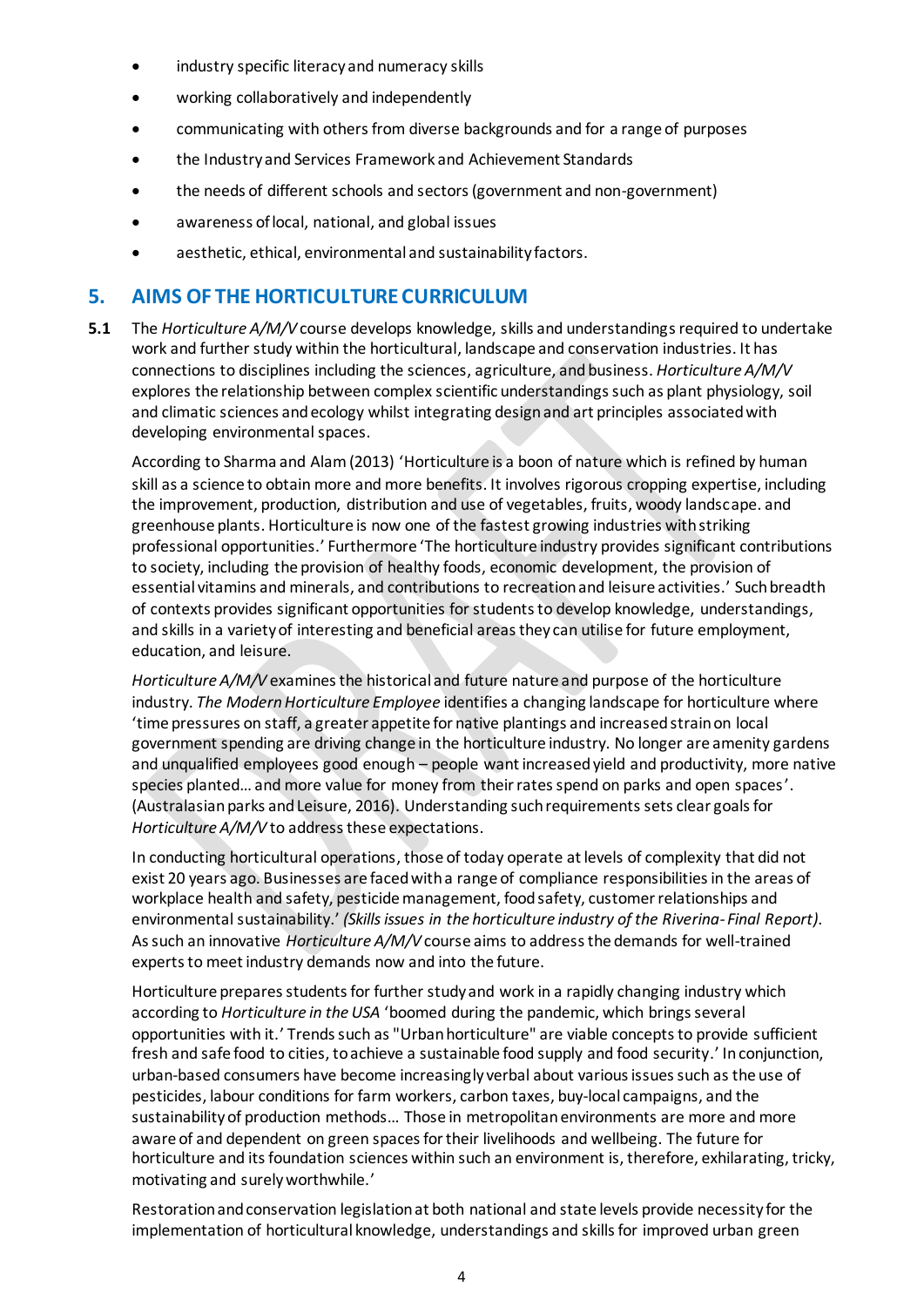spaces and industrial sites impacted by human activity. As such the *Horticultural A/M/V* course investigates such occurrences and provides opportunities to pose solutions for improvement.

According to the *Agriculture, Horticulture, Conservation and Land Management IRC's Skills Forecast and Proposed Schedule of Work 2019 -2021* the skills required for employment in this industry include, learning agility, information literacy, intellectual autonomy, self-management, leadership, financial literacy and the use and application of technology. The *Horticulture A/M/V* course has much to offer students in the development of many of these skills in preparation for further work and study in the industry.

- **5.2** The *Horticulture* course enables students to:
	- demonstrate horticultural skills
	- develop horticultural knowledge and understandings
	- implement and undertake sustainable practices
	- plan, adapt and implement horticultural processes
	- appraise plant and environmental conditions to make considered improvements
	- develop skills in the selection of plants and materials for horticultural purposes
	- develop skills in the selection and use of horticulture technology and resources
	- demonstrate critical thinking and problem-solving abilities
	- evaluate industry practices, and processes
	- explain and apply Workplace Health and Safety legislation, rules, and procedures in horticultural contexts
	- demonstrate personal and interpersonal skills, including teamwork and communication skills

# <span id="page-6-0"></span>**6. STRUCTURE OF THE HORTICULTURE CURRICULUM**

#### **RATIONALE**

*Horticulture A/M/V* focuses on the processes and industry practices required to design, create, and maintain plant specific environments and business in an increasingly technological and complex world. Students develop knowledge and understanding of scientific concepts in plant biology and physiology, soil nutrients and climate in conjunction with the skills to use traditional and contemporary tools, and materials of the horticulture industry for a range of purposes and in an array of contexts. They examine the challenges that exist in the horticulture industry in adapting to new technology, client demands, urbanisation and changing climatic conditions, and explore future options.

Students investigate the purpose of horticulture business, occupations, future directions, and trends. Industry practices and processes for a variety of contexts are explored and applied across a range of subsets within the industry. Through both individual and collaborative learning experiences, students learn to meet employer expectations and establish productive and appropriate work habits. Participating in industry specific tasks promotes the development of adaptable, competent, self-motivated individuals who consider safety and work collaboratively with colleagues.

Students develop skills for communicating orally, in written, and graphical modes. They plan, select, and organize materials to achieve desired horticultural outcomes, to meet design and client briefs. Students apply sustainable practices and environmental considerations. Students interpret results and data from their own investigations to draw justified conclusions about sustainability.

Students develop relevant technical, vocational, and interpersonal competencies suitable for employment and further training in the horticulture industry. It also provides for the development of employability skills such as communication and teamwork which are transferable to other industry areas. Through the study of this subject, students will gain experiences that can be applied in a range of contexts, including work, study and recreation that will assist them to make informed choices.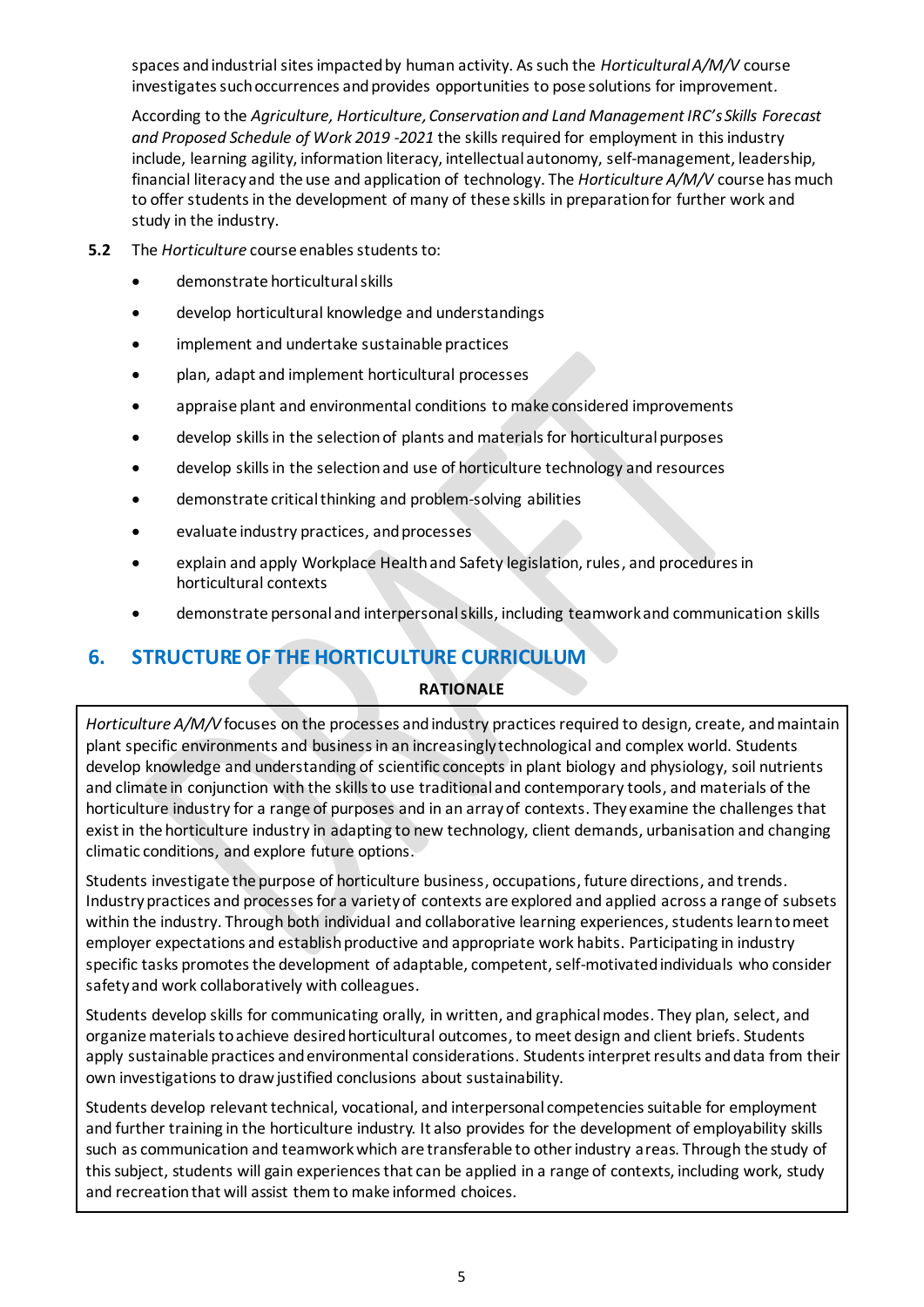This course provides opportunities to complete VET qualifications or a Statement of Attainment from the Agriculture, Horticulture and Conservation and Land Management Training Package (AHC).

#### **UNITS**

#### (May be studied in any order)

#### **Nursery Systems**

Students explore foundational botany and plant physiology concepts for nursey productions. Students apply knowledge of plant functions to horticultural nursery techniques and practices. They develop an understanding of how planting mediums, nutrients, seasons, climatic conditions, and environments, both natural and artificial, influence growth and development. Students investigate technology used in plant propagation, care, and maintenance, and apply these in line with WHS requirements.

## **Horticulture in Context**

In this unit, students investigate how context influences principles, process, and procedures in Horticulture. They examine biological and seasonal considerations for optimal output in horticultural enterprises. Students apply industry standards for production. They develop work and maintenance practices in line with WHS requirements appropriate context.

#### **Horticulture Restoration and Conservation**

Students explore the concepts of horticultural restoration and conservation. They apply policies, practices and processes used for the improvement and sustainability of natural and built environments. Students explore the physiological properties and characteristics of various plants, and their benefits, to determine suitability for use in public spaces. They investigate case studies of the conservation of native plant species, pest management, soil health, biodiversity, water access and variable climatic events. Students examine local ecosystems and green spaces and investigate their health to pose and implement, where possible, solutions for improvement.

#### **Horticulture Industries**

Students explore and research current trends and expectations within horticultural enterprises, such as consumer demands, marketing, and delivery of service. They investigate existing horticultural enterprises to identify industry opportunities. Students apply a range of cognitive, communication, collaboration, technical and practical industry skills, including WHS, to solve problems and find solutions.

#### **Independent Study**

An Independent Study unit has an important place in senior secondary courses. It is a valuable pedagogical approach that empowers students to make decisions about their own learning. An Independent Study unit can be proposed by an individual student for their own independent study and negotiated with their teacher. The program of learning for an Independent Study unit must meet the unit goals and content descriptions as they appear in the course.

Independent study units are only available to individual students in Year 12 who have completed at least three standard 1.0 units from the course. A student can only study a maximum of one Independent Study unit in each course.

An Independent Study unit requires the principal's written approval.

<span id="page-7-0"></span>*Please note*: Training Package requirements for students seeking VET qualifications through the Agriculture, Horticulture and Conservation and Land Management Training Package (AHC) must still be met.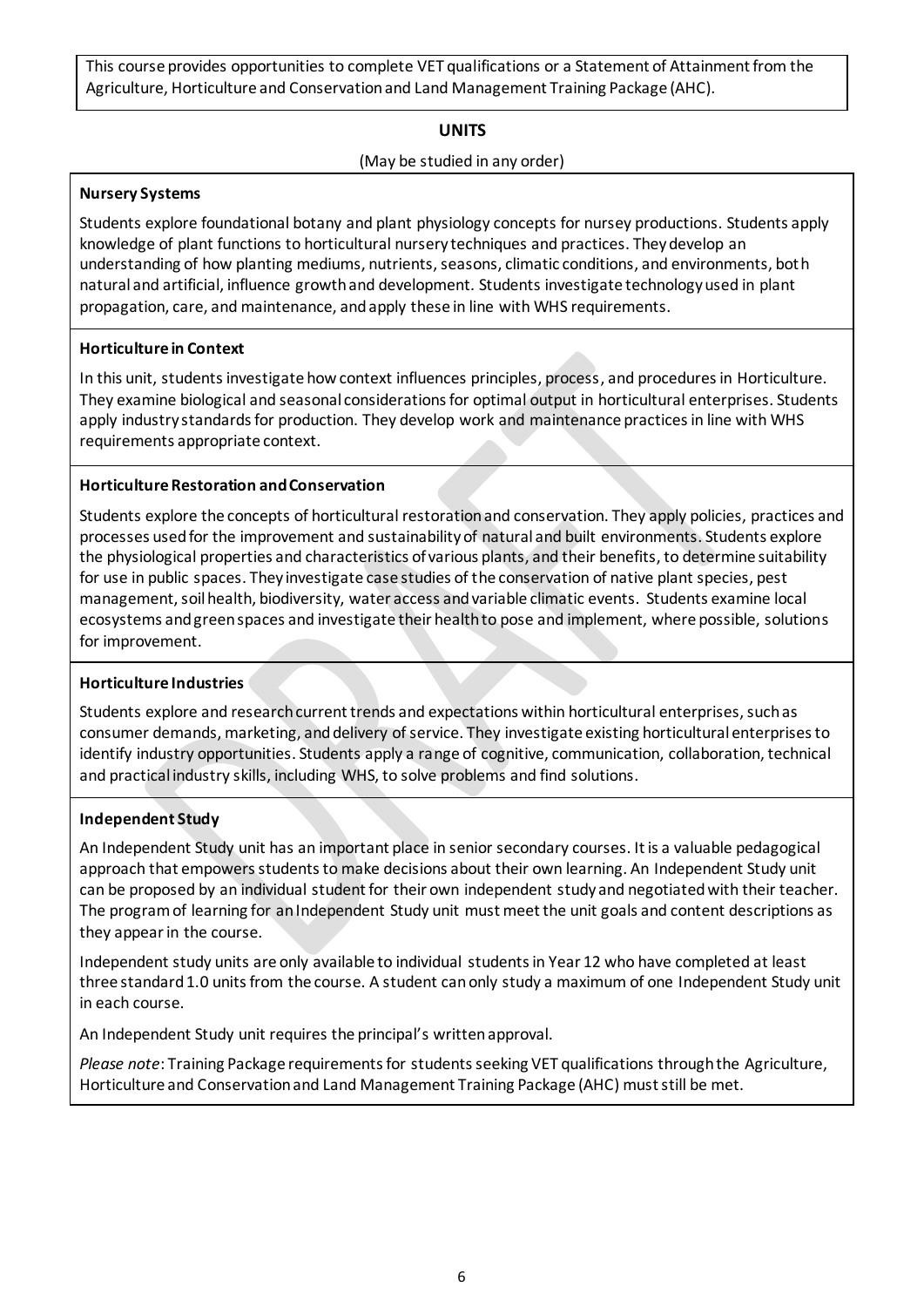# **7. CONSIDERATIONS**

#### **7.1 Incorporating a futures orientation**

*The Future of Education and Skills Education 2030* stresses the importance of being future focused in the development of curriculum for schools. The *Horticulture* course has a futures orientation in addressing the growing need for young people to be innovative, responsible, and aware:

*To prepare for 2030, people should be able to think creatively, develop new products and services, new jobs, new processes and methods, new ways of thinking and living, new enterprises, new sectors, new business models and new social models. Increasingly, innovation springs not from individuals thinking and working alone, but through cooperation and collaboration with others to draw on existing knowledge to create new knowledge. The constructs that underpin the competency include adaptability, creativity, curiosity, and openmindedness.*

*[http://www.oecd.org/education/2030](http://www.oecd.org/education/2030-project/contact/E2030_Position_Paper_(05.04.2018).pdf) [project/contact/E2030\\_Position\\_Paper\\_\(05.04.2018\).pdf](http://www.oecd.org/education/2030-project/contact/E2030_Position_Paper_(05.04.2018).pdf)*

The course does more than prepare students for the world of work. It enables students to develop the essential capabilities for twenty-first century learners:

*Education has a vital role to play in developing the knowledge, skills, attitudes, and values that enable people to contribute to and benefit from an inclusive and sustainable future. Learning to form clear and purposeful goals, work with others with different perspectives, find untapped opportunities and identify multiple solutions to big problems will be essential in the coming years. Education needs to aim to do more than prepare young people for the world of work; it needs to equip students with the skills they need to become active, responsible, and engaged citizens.*

*[http://www.oecd.org/education/2030](http://www.oecd.org/education/2030-project/contact/E2030_Position_Paper_(05.04.2018).pdf) [project/contact/E2030\\_Position\\_Paper\\_\(05.04.2018\).pdf](http://www.oecd.org/education/2030-project/contact/E2030_Position_Paper_(05.04.2018).pdf)*

#### **7.2 Horticulture curriculum**

*Horticulture* has an important place in the ACT senior secondary curriculum. The curriculum promotes problem-solving and decision-making, and in studying *Horticulture* students are active participants in their own learning. Students are challenged to think about and respond to their environment and work practices. Their personal and social development is fostered through working independently and collaboratively, and in the development of communication skills and intercultural awareness.

## **7.3 Equity and opportunity**

The *Horticulture* curriculum is inclusive of students' needs and interests. It provides flexibility and choice for teachers and students. The factors that influence this choice include school and community contexts, local community learning opportunities, contemporary and local issues, and available learning resources.

## **7.4 Role of digital technologies**

Students and teachers integrate a growing range of online information, tools, and applications. These include digitised online materials such as historical documents, books, newspapers, images, and items from museum collections, as well as other online resources including databases, reference works and indexes to library holdings.

## **7.5 Clarity of curriculum**

The curriculum is substantial and flexible. It is sufficiently rich and descriptive to guide teachers with limited experience but avoids excessive prescription that would hamper experienced teachers from exercising their skills. The curriculum document is expressed clearly in terms that are accessible to a new teacher, while allowing all teachers to enhance it with their interests and expertise.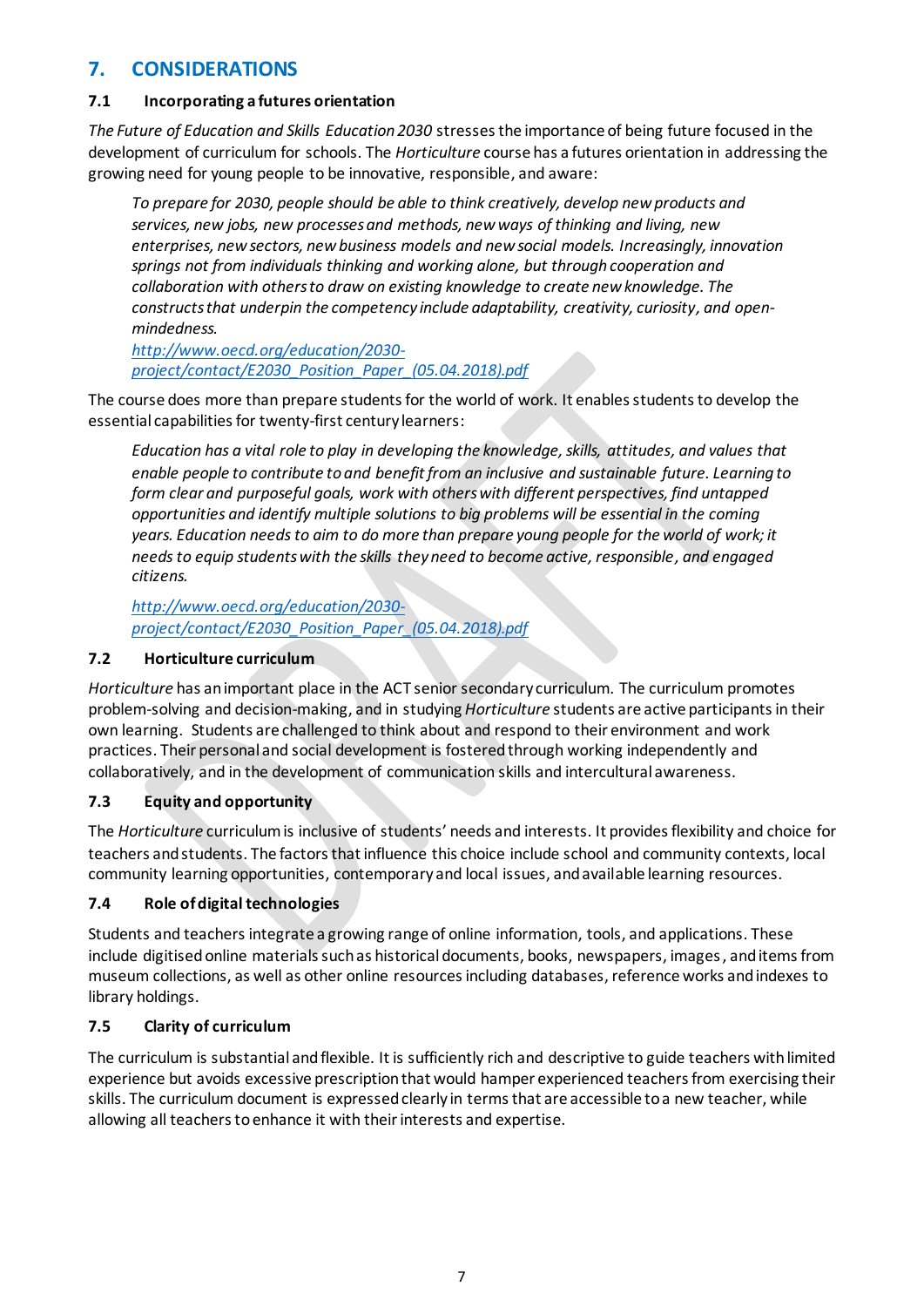## **7.6 Breadth and depth of study**

Content descriptions specify the knowledge, understanding and skills that students are expected to learn and that teachers are expected to teach. Teachers are required to develop a program of learning that allows students to demonstrate all the content descriptions.

A program of learning is what a college provides to implement the course for a subject meeting students' needs and interests. It is at the discretion of the teacher to emphasis some content descriptions over others. The teacher may teach additional (not listed) content if it meets the specific unit goals providing that it does not duplicate content in other units.

## **7.7 The nature of the learner**

The course addressesthe needs of diverse learners and catersfor Accredited (A) and Modified (M) levels of study.

## **7.8 General capabilities**

Skills and understanding related to numeracy, literacy and ICT are further developed and used in *Horticulture*, as are problem solving and creativity. Critical and creative thinking are developed when students explore problems, develop innovative ideas, generate solutions, and evaluate and refine their ideas. They develop personal and social capability while working collaboratively and independently and build on self-management skills.

## **7.9 Cross curriculum perspectives**

Each of the perspectives, Aboriginal and Torres Strait Islander histories and cultures, Asia and Australia's engagement with Asia, and Sustainability are represented in ways that are appropriate to in the course.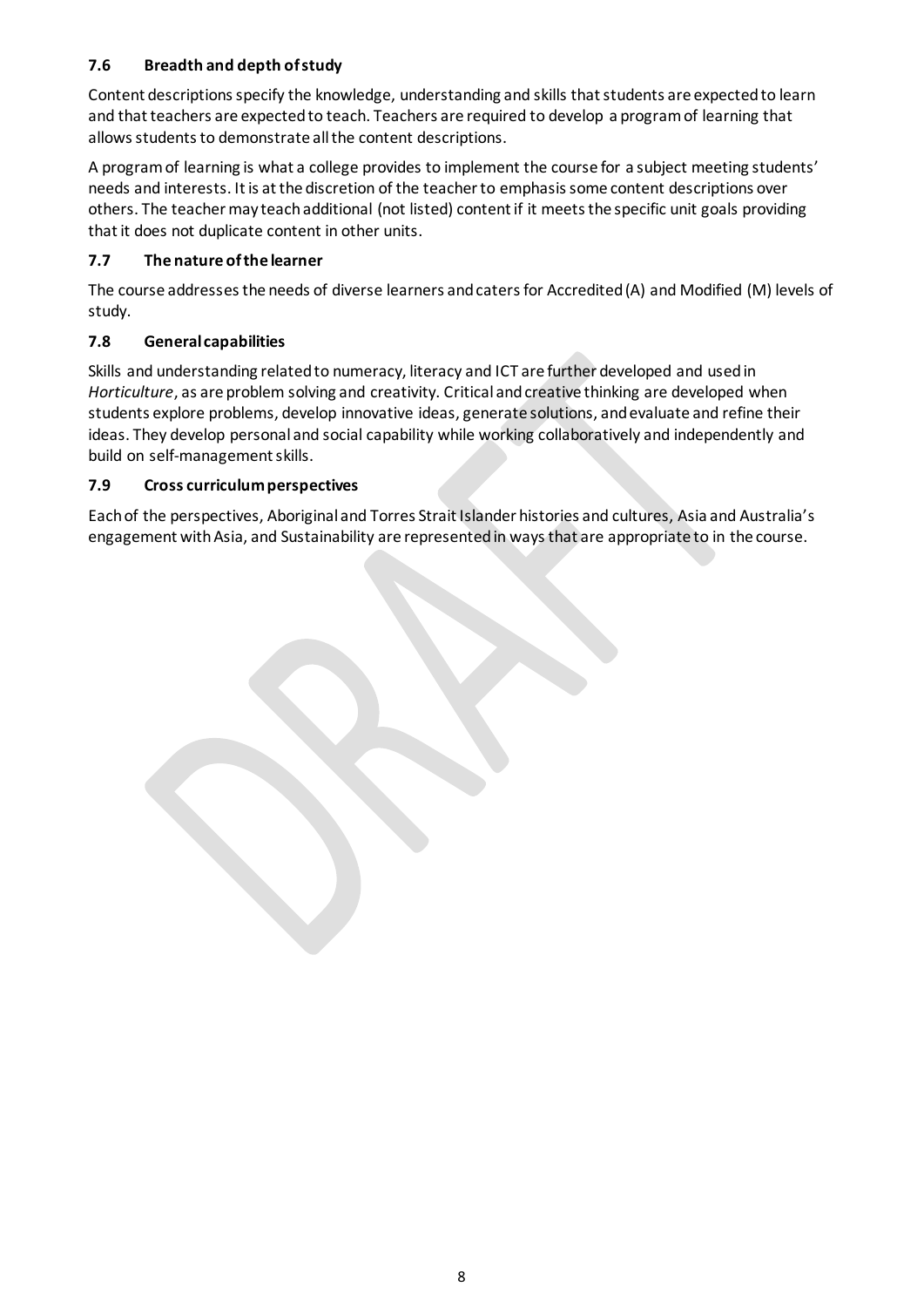# <span id="page-10-0"></span>**8. PEDAGOGY AND ASSESSMENT**

The underpinning beliefs and learning principles for the development of the ACT Board of Senior Secondary School curriculum are as follows:

#### **8.1 Underpinning beliefs**

- All students are able to learn
- Learning is a partnership between students and teachers
- Teachers are responsible for advancing student learning.



#### **8.2 Learning Principles**

1. Learning builds on existing knowledge, understandings, and skills.

*(Prior knowledge)*

2. When learning is organised around major concepts, principles, and significant real-world issues, within and across disciplines, it helps students make connections and build knowledge structures.

*(Deep knowledge and connectedness)*

3. Learning is facilitated when students actively monitor their own learning and consciously develop ways of organising and applying knowledge within and across contexts.

*(Metacognition)*

4. Learners' sense of self and motivation to learn affects learning.

*(Self-concept)*

5. Learning needs to take place in a context of high expectations.

*(High expectations)*

6. Learners learn in different ways and at different rates.

*(Individual differences)*

7. Different cultural environments, including the use of language, shape learners' understandings and the way they learn.

*(Socio-cultural effects)*

8. Learning is a social and collaborative function as well as an individual one.

*(Collaborative learning)*

9. Learning is strengthened when learning outcomes and criteria for judging learning are made explicit and when students receive frequent feedback on their progress.

*(Explicit expectations and feedback).*